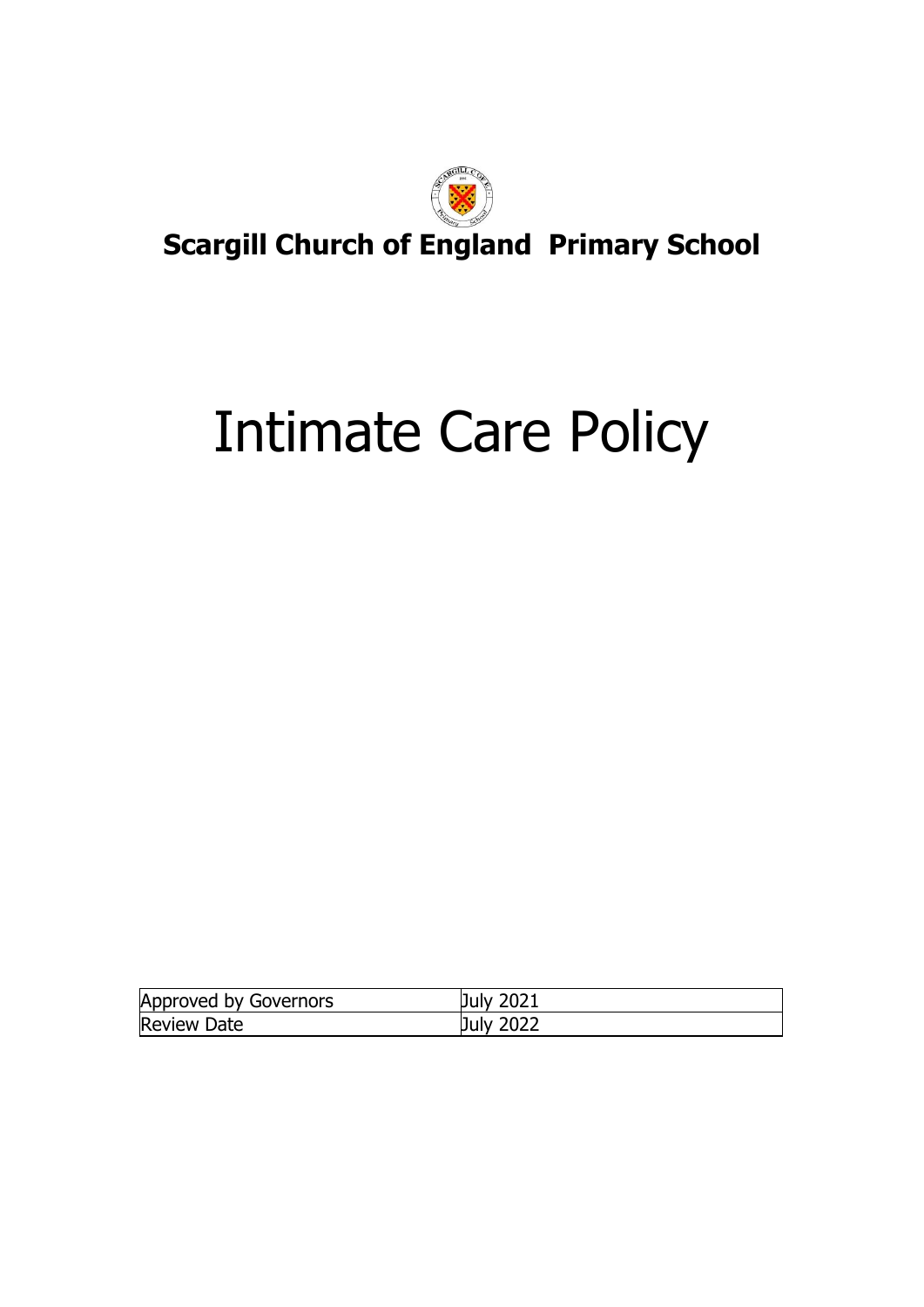### **1. Rationale**

Scargill takes the health and wellbeing of its pupils very seriously. As described in the Supporting Pupils with Medical Conditions Policy, the school aims to support pupils with physical disabilities and illnesses to enable them to have a full and rich academic life whilst at school.

### **2. Aims**

The governing body recognises its duties and responsibilities in relation to the Equality Act 2010, which states that any pupil with an impairment affecting his/her ability to carry out normal day-to-day activities must not be discriminated against.

Pupils will always be treated with care and respect when intimate care is given to minimise the feelings of embarrassment.

#### **- Legal framework**

This policy has due regard to relevant legislation and guidance, including, but not limited to, the following:

- Keeping Children Safe in Education 2021
- The Children and Families Act 2014
- The Education Act 2011
- The Health Act 2006
- The Equality Act 2010

#### • - **Definitions**

For the purpose of this policy, intimate care is defined as any care, which may involve the following:

- Washing
- Touching
- Carrying out an invasive procedure
- Changing a child who has soiled themselves
- Providing oral care
- Feeding
- Assisting in toilet issues
- Providing comfort to an upset or distressed pupil

Intimate care tasks are associated with bodily functions, body products and personal hygiene that demand direct or indirect contact with, or exposure of, the genitals.

Examples of intimate care include support with dressing and undressing (underwear), changing incontinence pads, nappies or medical bags such as colostomy bags, menstrual hygiene, helping someone use the toilet, or washing intimate parts of the body.

Pupils may be unable to meet their own care needs for a variety of reasons and will require regular support.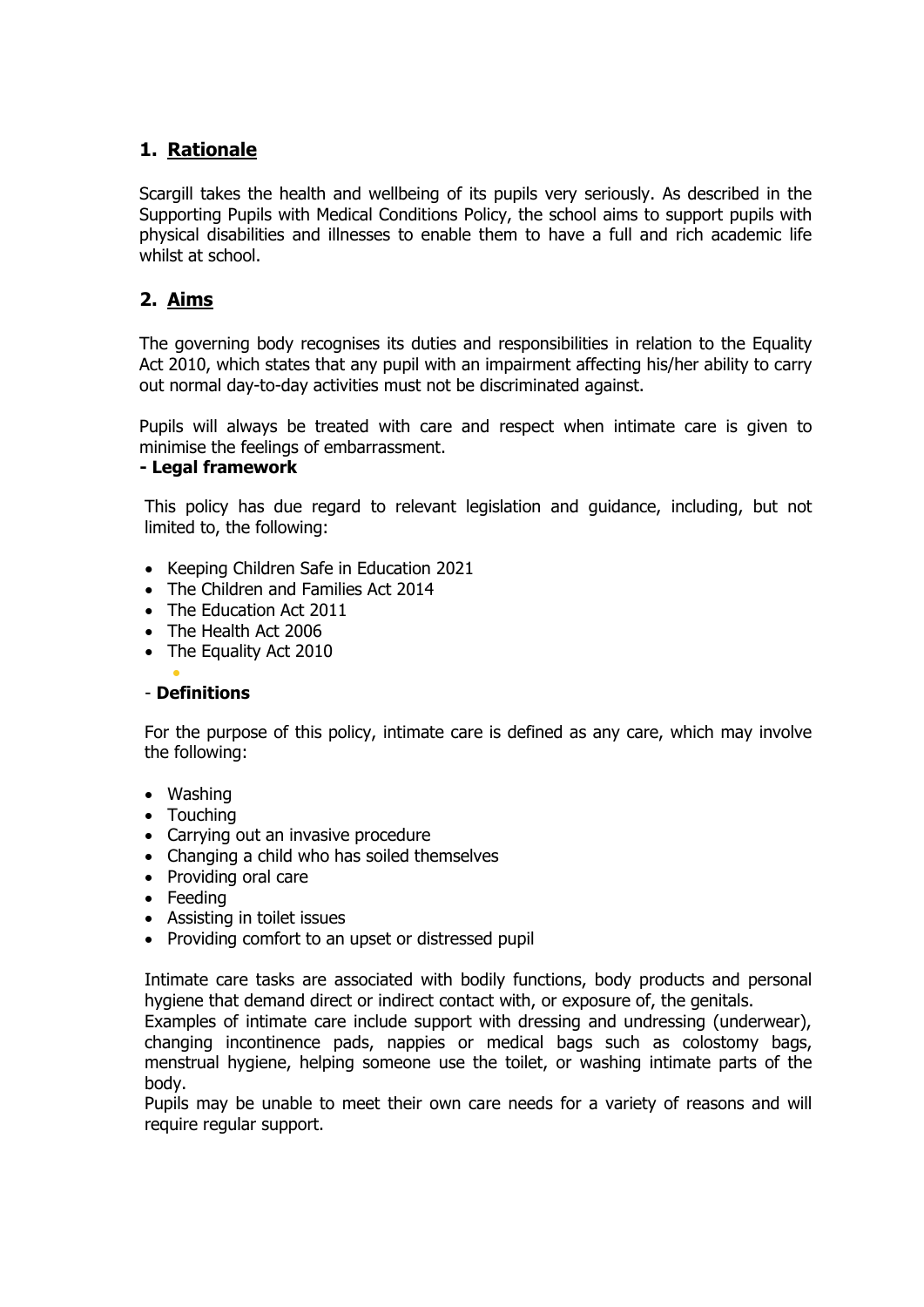### **3. Equal opportunities**

At Scargill we have an obligation to meet the needs of children with delayed personal development in the same way as they would meet the individual needs of children with delayed language, or any other kind of delayed development. Children should not be excluded from normal school activities solely because of incontinence.

At Scargill, if children soil or wet themselves, in the Early Years they will be changed in the toilet area. In Key stage 1, children will be changed in the disabled toilet. In Key stage 2 they will be changed in a disabled toilet. All toilets have the necessary resources needed.

Whenever possible:

• Mobile children are changed standing up

• If this is not possible the next best alternative is to change a child on a purpose built changing bed (these are available as portable or fixed and can be lowered and raised safely)

• Children may be changed on a mat on a suitable surface if it is not possible for them to change standing up or on a changing bed.

• If facilities described above are not available, then children in the Early Years may be changed on a changing mat on the floor.

Children in Year 1 and above should only be changed either on a changing bed or in a toilet cubicle standing up.

Staff should consider the child's preference for changing and the outcome of any risk assessments.

### **4. Health and Safety**

Scargill's Health and Safety Policy lays out specific requirements for cleaning and hygiene, including how to deal with spillages, vomit and other bodily fluids.

Staff will wear disposable aprons and gloves while assisting a pupil in the toilet or while changing a nappy, incontinence pad or medical bag.

All staff will follow the procedures for changing a child standing up and changing a child lying down which can be found in each changing area.

Soiled nappies, incontinence pads and medical bags will be securely wrapped and disposed of appropriately.

Where pupil's requires intimate care/toileting, nappies, incontinence pads and medical bags will be disposed of in the appropriate bin, as per health and safety guidelines.

Hot water and soap are available to wash hands.

Paper towels are available to dry hands.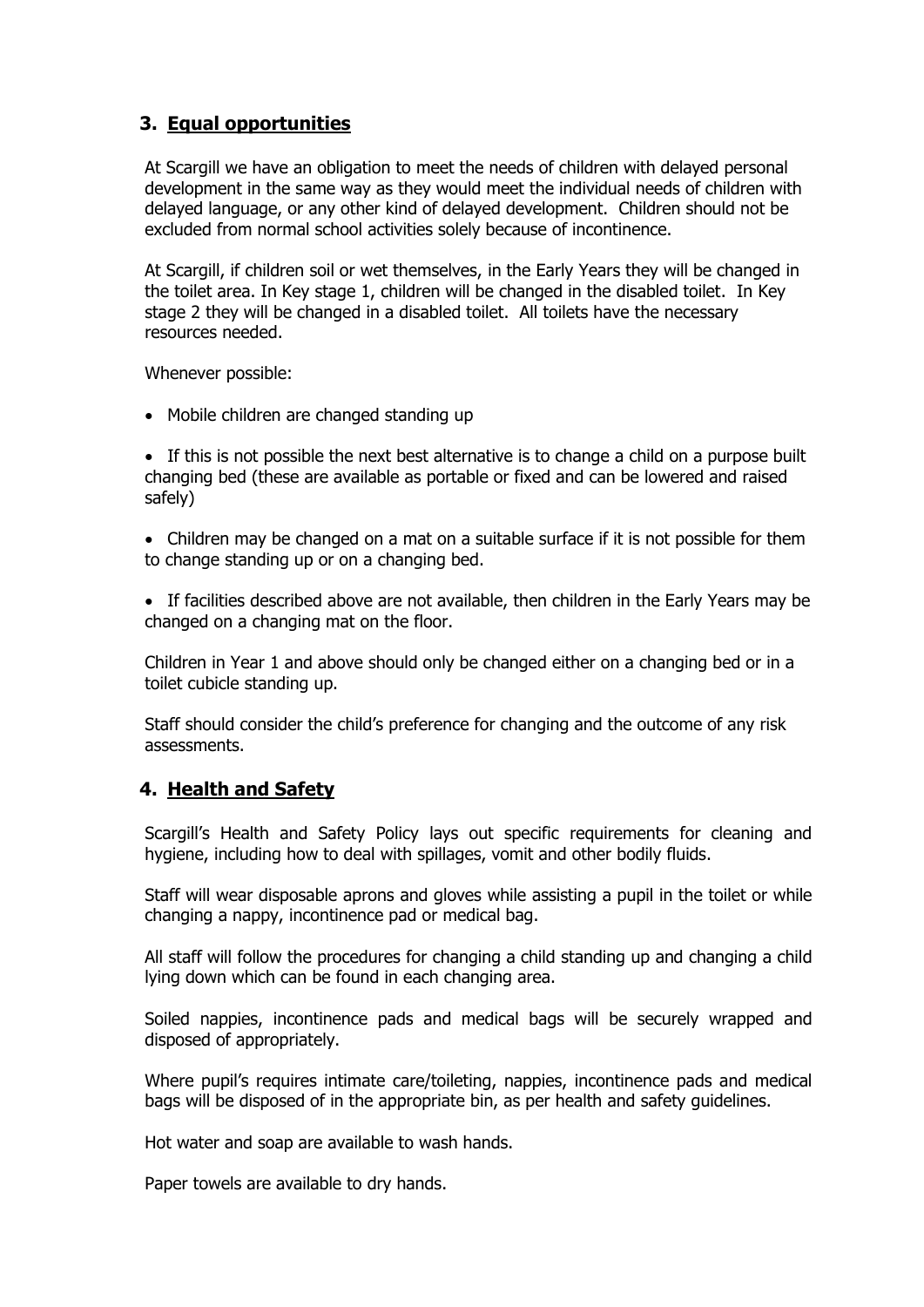### **5. Roles and Responsibilities**

In all cases a meeting with the parents and relevant members of staff will be set up and the following documents will be completed:

- Toilet management plan
- Agreement between child and personal assistant
- Permission for school to provide Intimate care sheet.

The Home/ school agreements will define the responsibilities that each partner has. These may include:

#### **Staff and facilities**

Staff members who provide intimate care are trained to do so, and are fully aware of best practice. Suitable equipment and facilities will be provided to assist pupils who need special arrangements following assessment from a physiotherapist or occupational therapist. This may include the following:

- Changing mat
- Non-slip step
- Adapted toilet seat or commode seat
- Hoist
- Disposable gloves/aprons
- Nappies, pads and medical bags
- Supply of hot water
- Soap
- Antiseptic cleanser for staff
- Antiseptic cleanser for the changing bed/mat
- Spillage kit

Scargill has two disabled toilets facility with a washbasin

Staff will be supported to adapt their practice in relation to the needs of individual pupils, taking into account developmental changes such as the onset of puberty or menstruation.

#### **School responsibilities**

Arrangements will be made with a multi-agency to discuss the personal care needs of any pupil prior to them attending the school.

Pupils who require intimate care will be involved in planning for their own healthcare needs wherever possible.

In liaison with the pupil and parents/carers, an individual intimate care plan will be created to ensure that reasonable adjustments are made for any pupil with a health condition or disability.

Regular consultations will be arranged with all parents/carers and pupils regarding toilet facilities.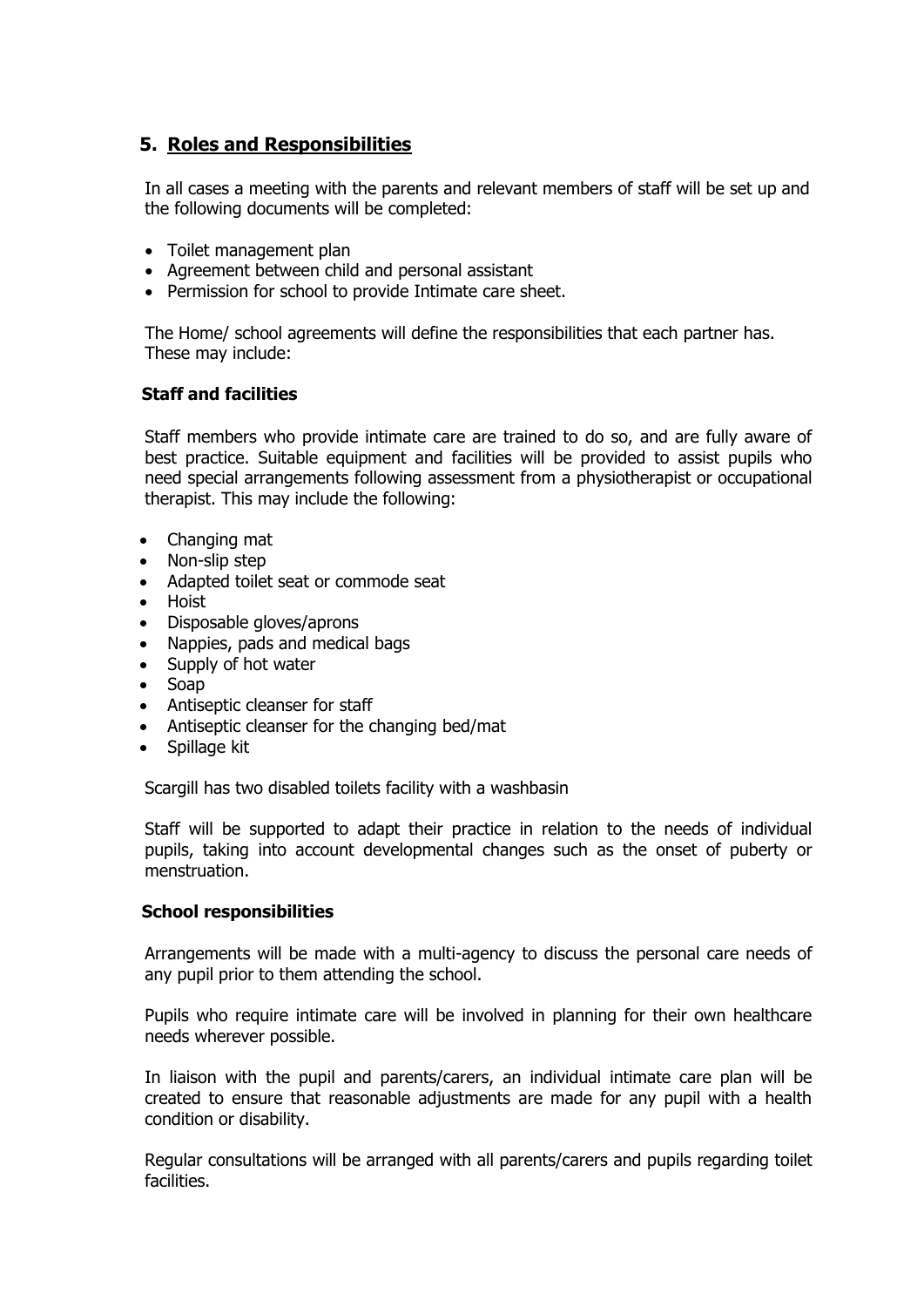The privacy and dignity of any pupil who requires intimate care will be respected at all times.

A designated member of staff will change the pupil, or assist them in changing themselves if they become wet, or soil themselves.

Any pupil with wet or soiled clothing will be encouraged to clean themselves wherever possible and will be given spare clothing, nappies, pads, etc., as provided by the parents/carers.

Members of staff will react to accidents in a calm and sympathetic manner.

Accurate records of times, staff, and any other details of incidents of intimate care will be kept, and they will be stored in a secure place.

Arrangements will be made for how often the pupil should be routinely changed if the pupil is in school for a full day, and will be changed by designated members of staff.

The family's cultural practices will always be taken into account for cases of intimate care.

Where possible, only same-sex intimate care will be carried out. However, this principle may need to be waived where the failure to provide appropriate care would result in negligence.

Parents/carers will be contacted if the pupil refuses to be changed, or becomes distressed during the process.

Excellent standards of hygiene will be maintained at all times when carrying out intimate care.

#### **Parental responsibilities**

Parents/carers will change their child, or assist them in going to the toilet, at the latest possible time before coming to school.

Parents/carers will provide spare nappies, incontinence pads, medical bags, wet wipes, nappy sacs and a change of clothing in case of accidents.

A copy of this policy will be read and signed by parents/carers to ensure that they understand the policies and procedures surrounding intimate care.

Parents/carers will inform the school should their child have any marks/rashes.

Parents/carers will come to an agreement with staff in determining how often their child will need to be changed, and who will do the changing.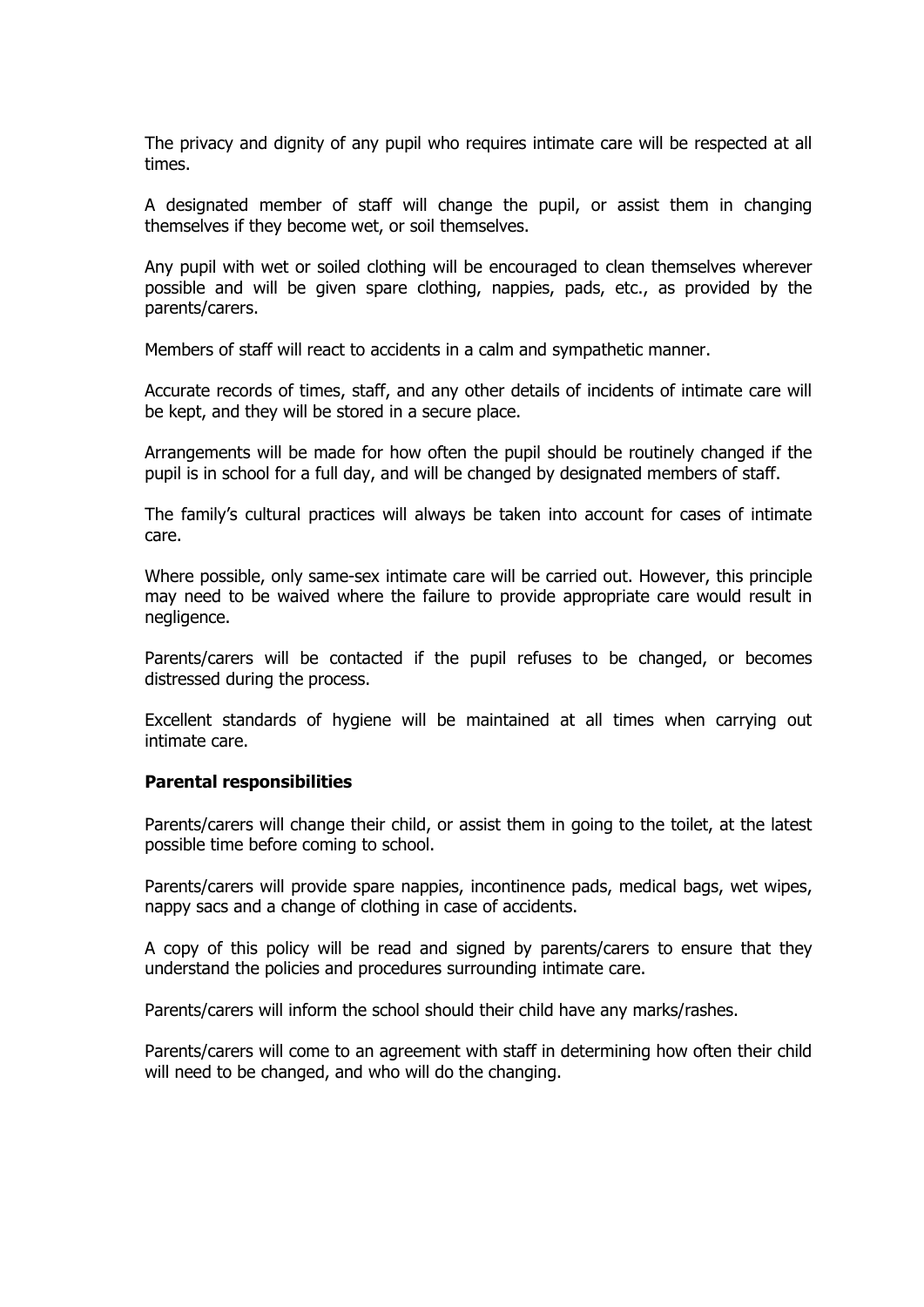#### **Our Approach to Best Practice**

The management of all children with intimate care needs will be carefully planned. The child who requires care will be treated with respect at all times; the child's welfare and dignity is of paramount importance.

The child will be supported to achieve the highest level of autonomy that is possible given their age and abilities. Staff will encourage each child to do as much for him/ herself as they are able.

Individual intimate care plans will be drawn up for children as appropriate to suit the circumstances of the child.

Each child's right to privacy will be respected. Careful consideration will be given to each child's situation to determine how many carers will need to be present when the child is toileted.

#### **Swimming**

Pupils in Years 4 regularly participate in swimming lessons, during these lessons, pupils are entitled to privacy when changing; however, some pupils will need to be supervised during changing.

Parental consent will be obtained before assisting any pupils in changing clothing before and after swimming lessons.

Special consideration will be taken to ensure that cases of bullying or teasing do not occur.

Details of any additional arrangements will be recorded in the pupil's individual intimate care plan.

#### **Offsite visits**

Before offsite visits, including residential trips, the pupil's individual intimate plan will be amended to include procedures for intimate care whilst off the school premises.

Staff will apply all the procedures described in this policy during residential and off-site visits.

Consent from a parent/carer will be obtained and recorded prior to any offsite visit.

#### **6. Child Protection**

Only members of staff who have an enhanced DBS certificate with a barred list check are permitted to undertake intimate care duties.

Wherever possible, staff involved in intimate care will not be involved in the delivery of sex education to the pupils in their care as an extra safeguard to both staff and pupils involved.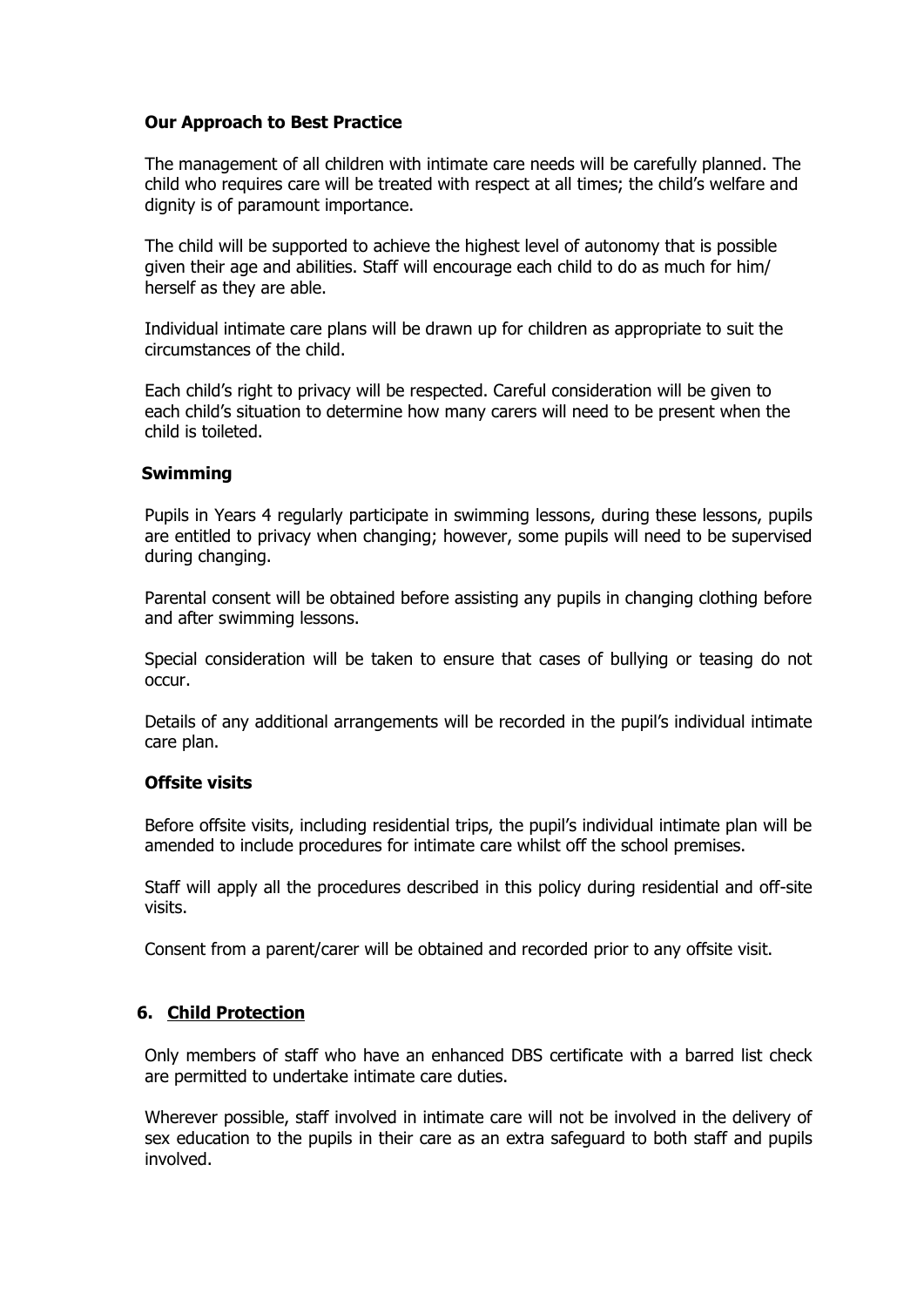Individual intimate care plans will be drawn up for pupils as appropriate to suit the circumstances of the pupil.

Each pupil's right to privacy will be respected. Careful consideration will be given to each pupil's situation to determine how many carers will need to be present when the pupil requires intimate care.

If any member of staff has concerns about physical changes to a pupil's presentation, such as marks or bruises, they will report the concerns to the DSL immediately.

We have clear guidelines for staff to follow when changing a child and these can be found in all changing areas. A student on a 'placement' should not change a child without supervision.

#### **Complaints procedures**

The school's complaints procedure is outlined in the school prospectus. The SEN Code of Practice outlines additional measures the LA must set up for preventing and resolving disagreements. These will be explained to parents if required**.**

### **6. Resources**

It could take around ten minutes to change an individual child. This is not dissimilar to the amount of time allocated to work with a child on an individual learning target. Changing time can be a positive learning time and an opportunity to promote independence and self-worth. The Head of School will need to ensure that, where necessary, additional resources from funding delegated to the school to support SEND are allocated so that children's individual toileting needs are met.

#### **Policy review**

This policy is reviewed every year by the Inclusion Team and approved by the Governors.

The scheduled review date for this policy is September 2022.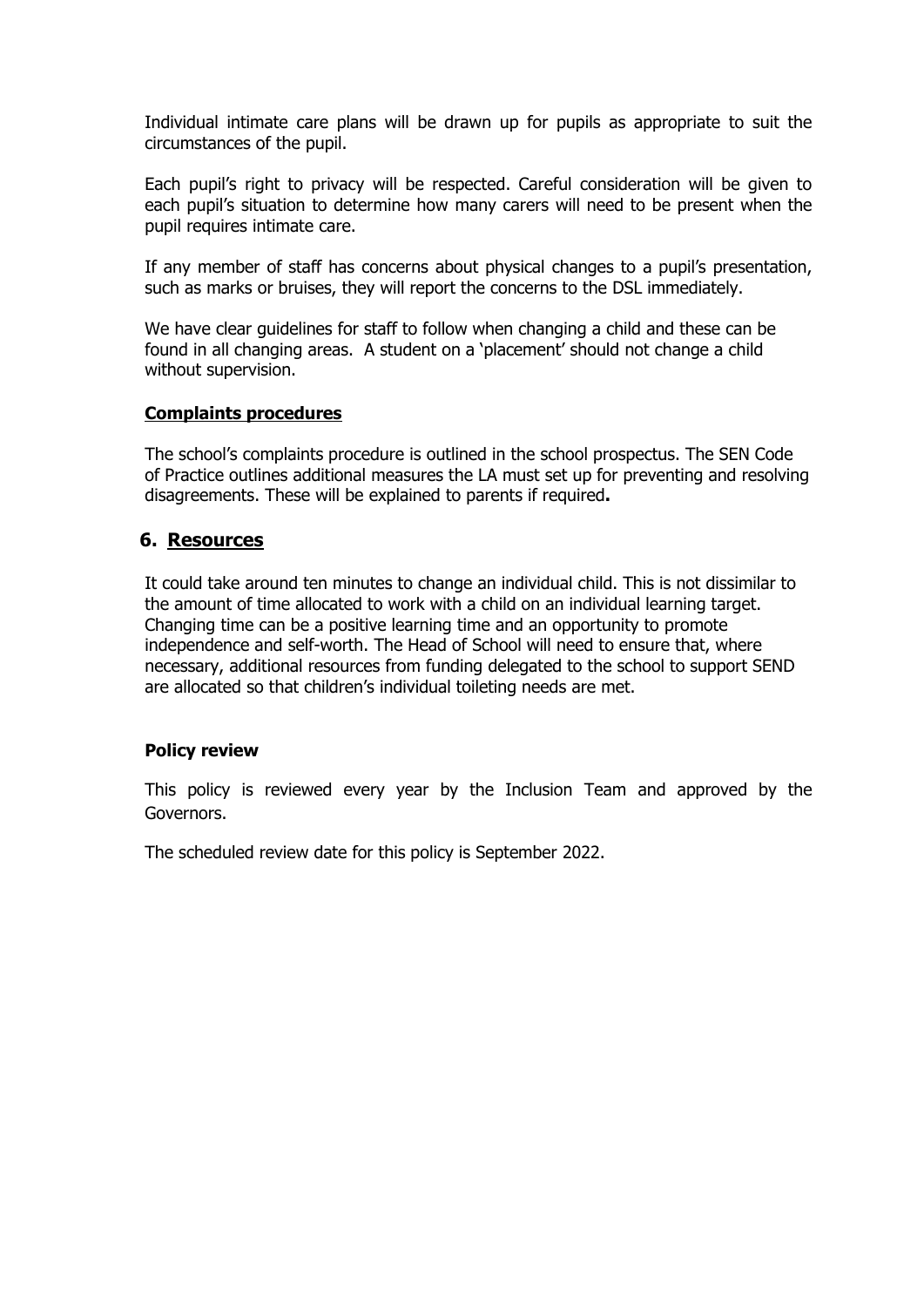### **Procedure for Changing (Child standing up)**

1. Tell another member of staff that you are going to help a child change

themselves.

- 2. Wash your hands
- 3. Put on disposable gloves and a disposable apron.
- 4. Ask the child, in a toilet cubicle, to take off their wet or soiled clothes

and place them in a nappy sac.

- 5. Tie the nappy sac and place it in a bag to go home.
- 6. Any pupil with wet or soiled clothing will be encouraged to clean themselves wherever possible and will be given spare clothing, nappies, pads, etc., as provided by the parents/carers.
- 7. Wipes and gloves are to be disposed of in a bin with a disposable liner.
- 8. The bin should be emptied at least once a day and the liner replaced
- 10. The child and the member of staff will wash their hands

### thoroughly

and sanitise correctly even when gloves have been used.

11. Once the child has been changed and returned safely to the, nursery

 area or classroom, the changing area will be cleaned with a detergent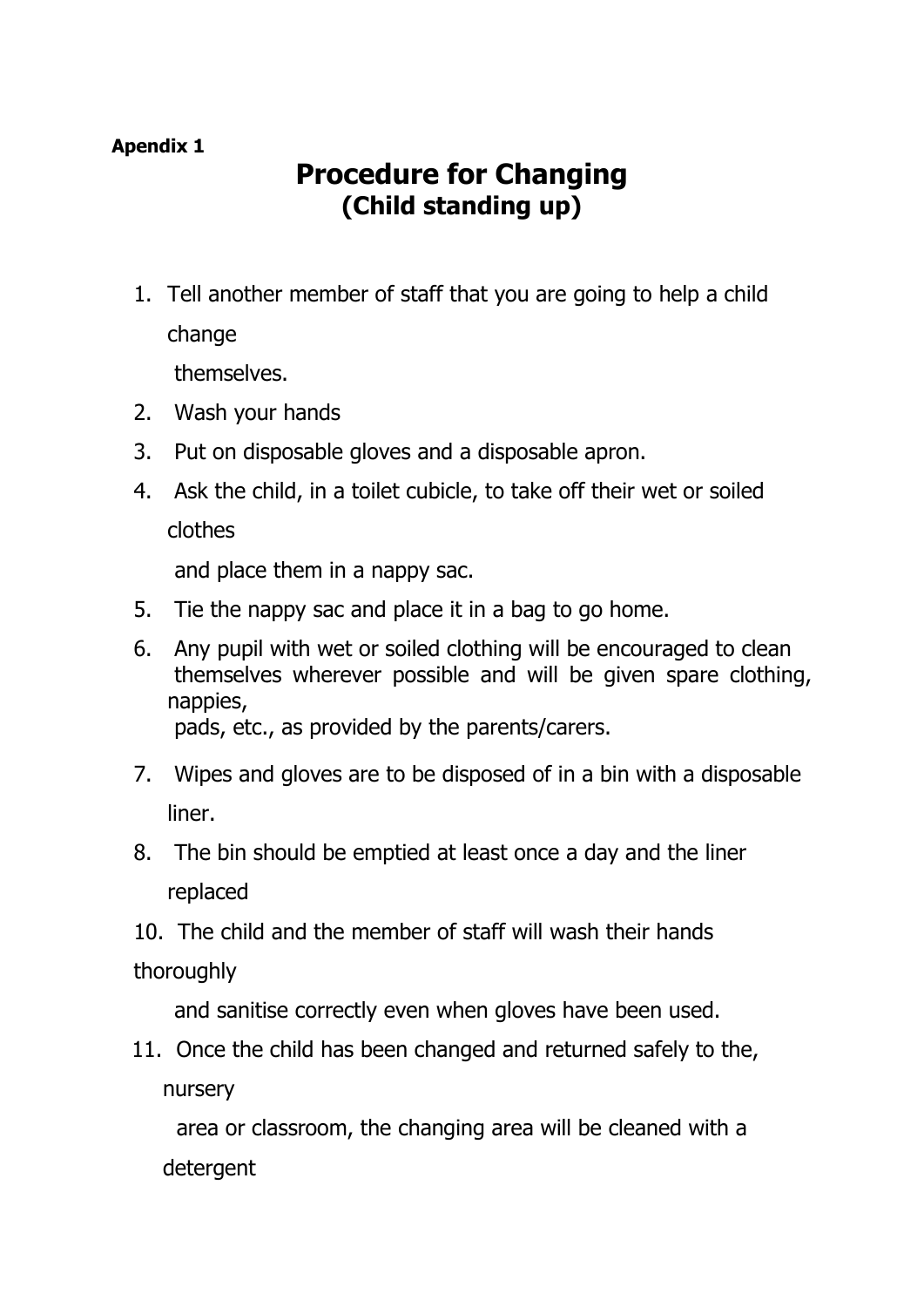spray or soap and water.

12. When a child has soiled themselves their parent/carers may be Telephoned (Some parents may choose to come and take their child

home so that they can ensure that their child is thoroughly clean)

13. All intimate care will be recorded and signed and dated by the member

of staff and the parents.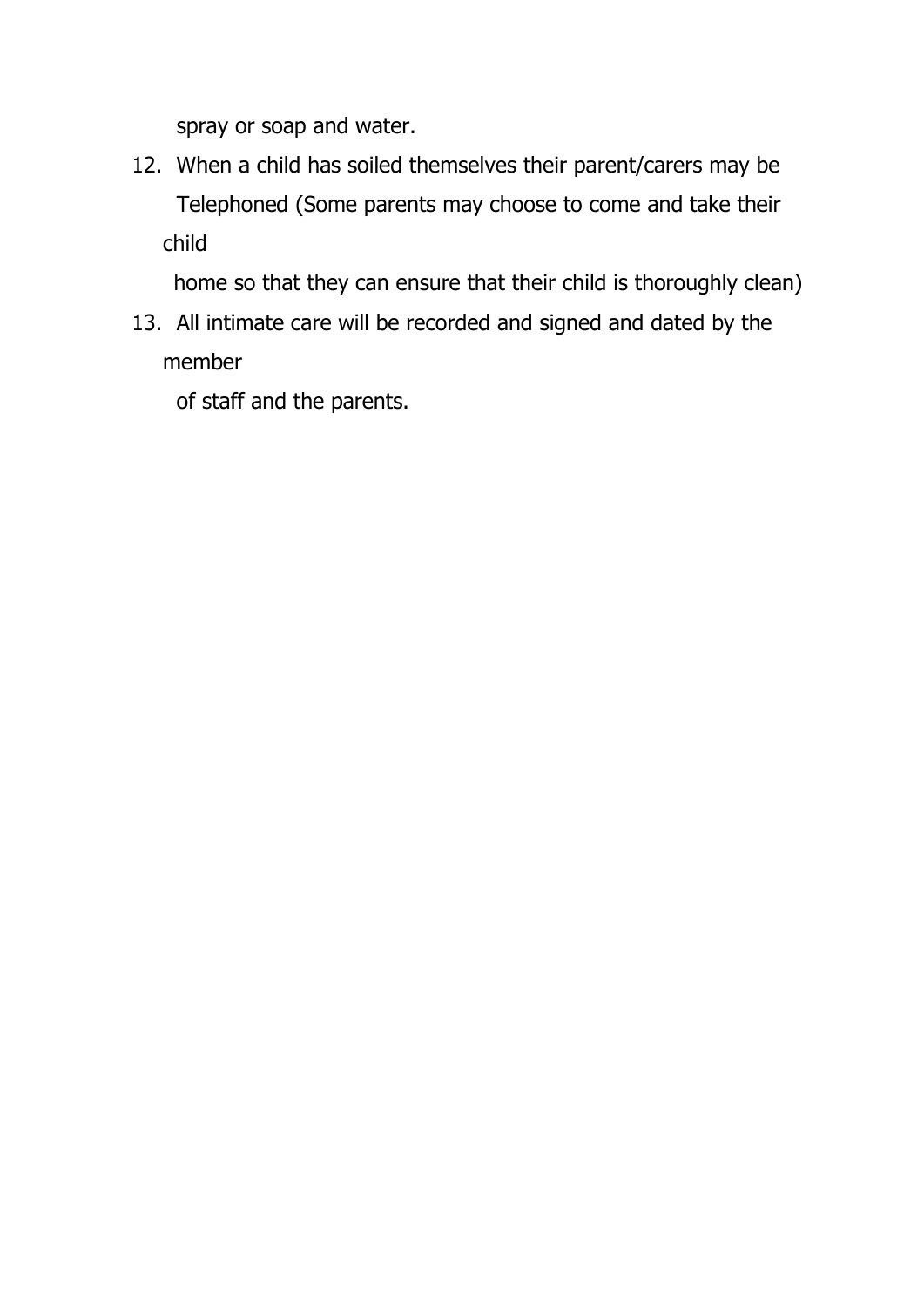## **Procedure for Changing a Nappy (child lying down)**

- 1. Consider whether the child can be changed in a toilet cubicle (standing up)
- 2. Wash your hands
- 3. Assemble the equipment
- 4. Place the infant/ child upon the changing mat/ table
- 5. Put on gloves
- 6. Remove wet/ soiled nappy
- 7. Fold the nappy inwards to cover faecal material and place into designated covered bin
- 8. Used wipes and gloves are to be disposed of in a bin with a disposable liner
- 9. The bin should be emptied at least once a day and the liner replaced
- 10. Once the child has been changed and returned safely to the, e.g. nursery area, clean the changing area with a detergent spray or soap and water
- 11. Hands should be washed thoroughly and sanitised correctly whether gloves have been used or not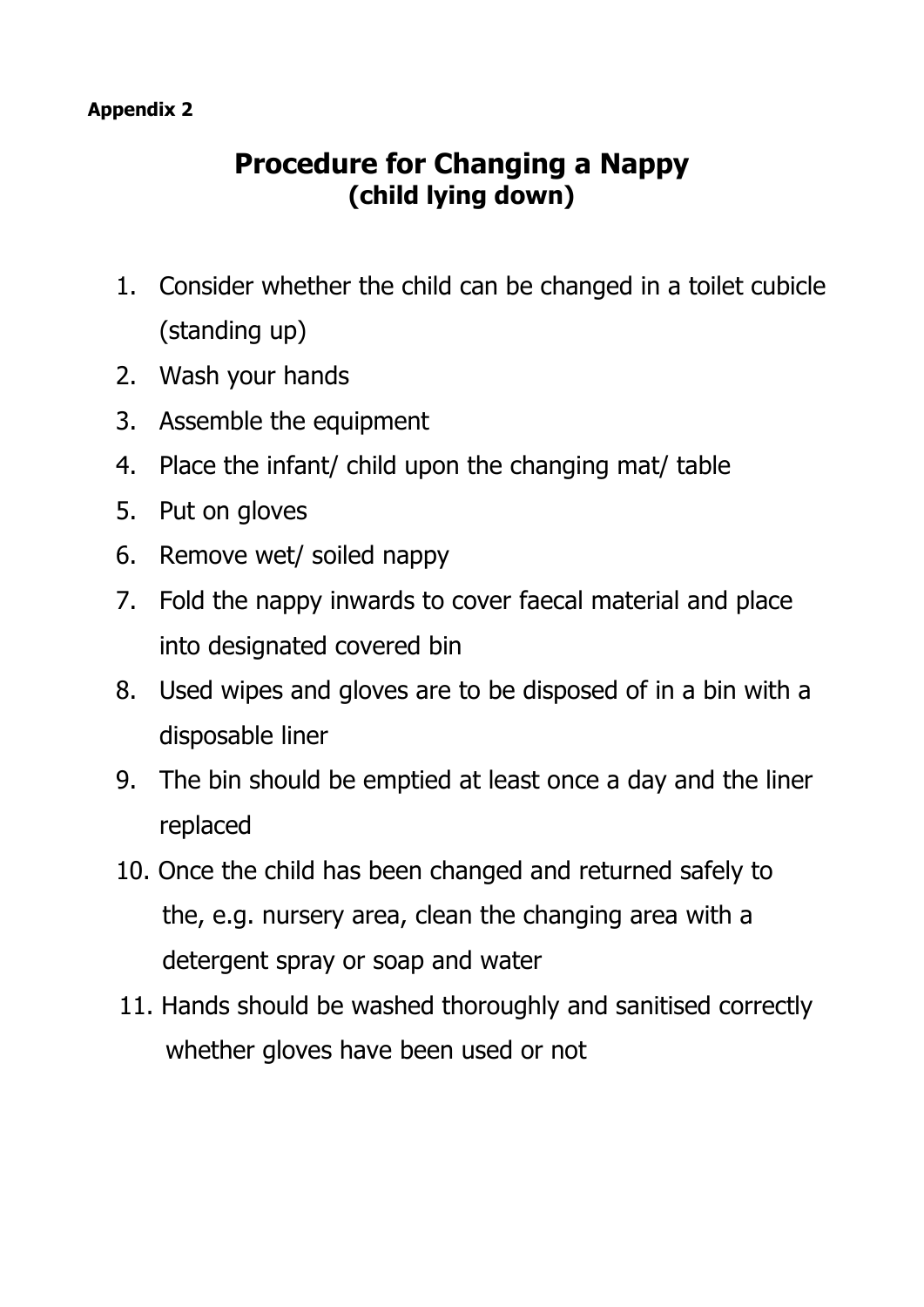### **Personal Care Plan**

### **For children wearing nappies/ pull-ups in school**

| Child's Name:                                                                                                                              | DOB: |
|--------------------------------------------------------------------------------------------------------------------------------------------|------|
| Name of School:                                                                                                                            |      |
|                                                                                                                                            |      |
| Date of Plan: _________________________Date to review Plan: ____________________                                                           |      |
| Who will change the child?                                                                                                                 |      |
|                                                                                                                                            |      |
| How will be the child be changed? e.g. standing up in a toilet cubicle, lying down on a<br>mat on the floor                                |      |
|                                                                                                                                            |      |
| Copies of procedure for changing given to parent where available<br>Who will provide the resources? e.g. wipes, nappies, disposable gloves |      |
| School: Disposable gloves and apron                                                                                                        |      |
| Home:                                                                                                                                      |      |
| How will the changing occasions be recorded and if/ how this will be communicated to<br>child's parent/ carer                              |      |
| Consider using the Record of Intimate Care Intervention Table                                                                              |      |
| How will wet/ soiled clothes be dealt with?                                                                                                |      |
|                                                                                                                                            |      |
| What the member of staff will do if the child is unduly distressed or if marks or injuries<br>are noticed                                  |      |
| Consider referring to the schools child protection policy and procedures<br>Agree a minimum number of changes                              |      |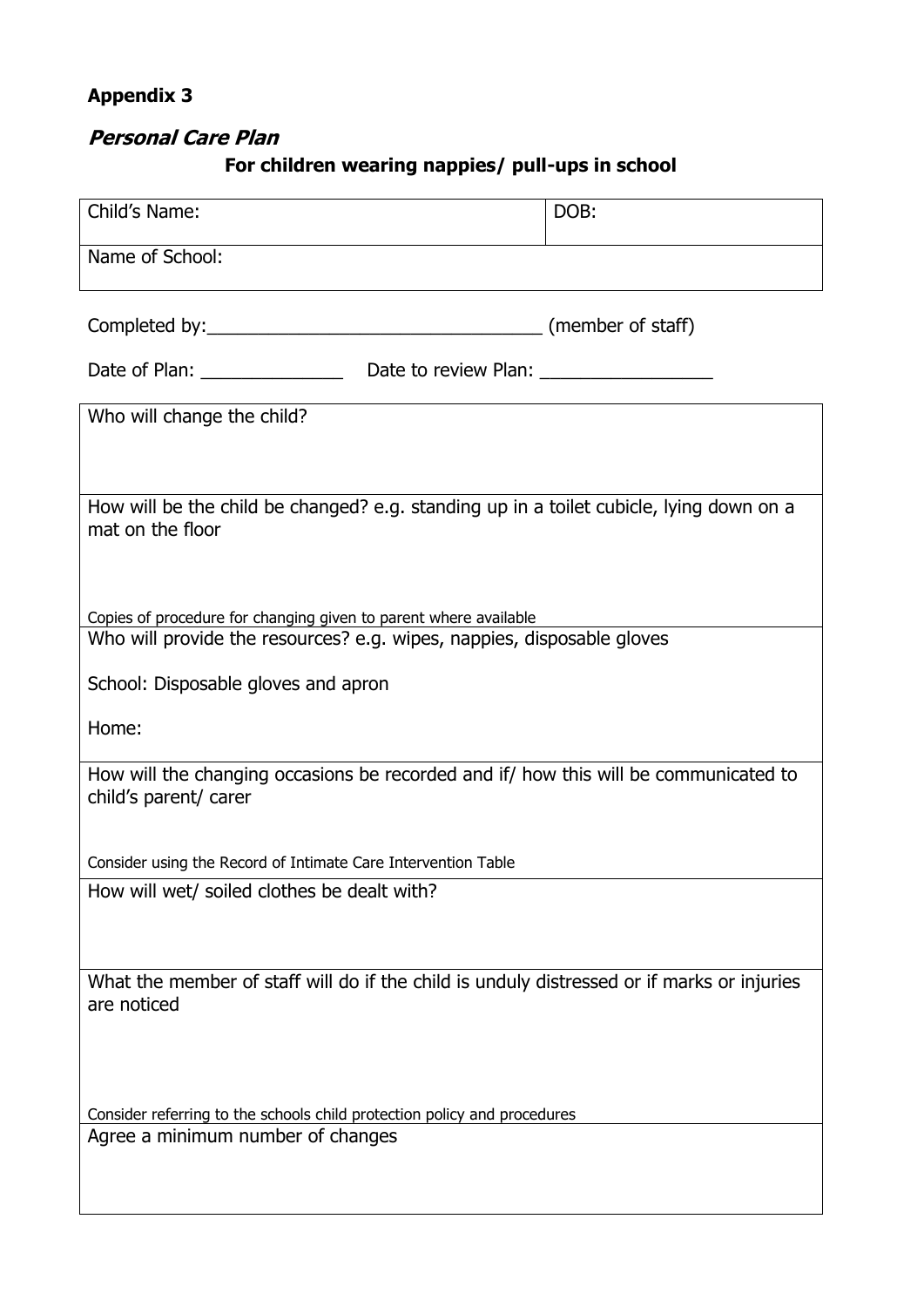How will the child be encouraged to participate in the procedure?

Any other comments/ important information: e.g. medical information

This plan has been discussed with me and I agree to change my child at the last possible moment before he/ she comes to school, provide the resources indicated above and encourage my child's participation in toileting procedures at home as appropriate and where possible.

Signed: \_\_\_\_\_\_\_\_\_\_\_\_\_\_\_\_

Parent/ Carer's Full Name: \_\_\_\_\_\_\_\_\_\_\_\_\_\_\_\_\_\_\_\_\_\_\_\_\_\_\_\_\_\_\_\_\_\_\_\_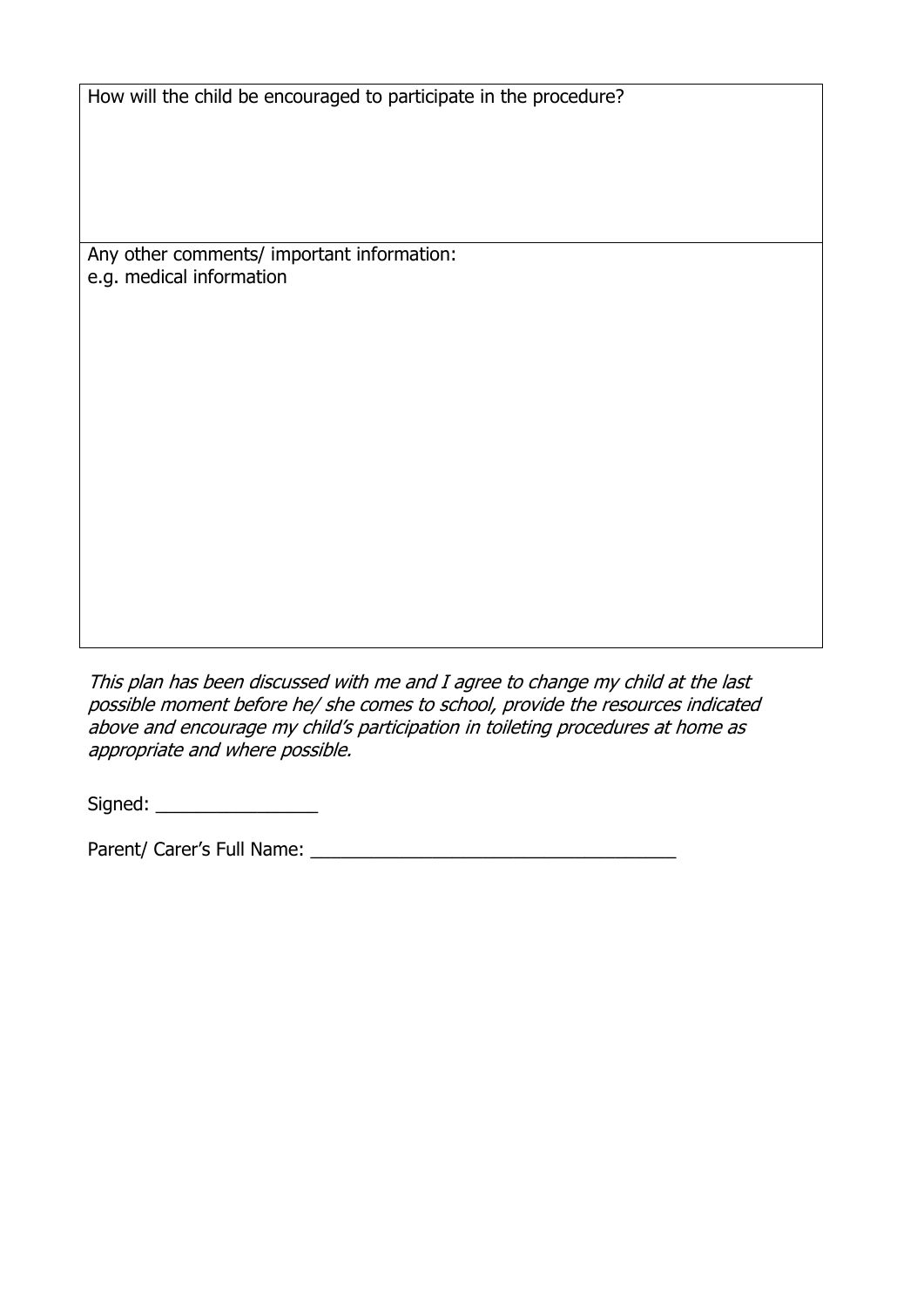Child's Name:

Name of School:

Date of Risk Assessment:

|                                                                                                                                                                 | Yes | <b>Notes</b> |
|-----------------------------------------------------------------------------------------------------------------------------------------------------------------|-----|--------------|
| 1. Does weight /size/ shape of pupil<br>present a risk?                                                                                                         |     |              |
| 2. Does communication present a<br>risk?                                                                                                                        |     |              |
| 3. Does comprehension present a<br>risk?                                                                                                                        |     |              |
| 4. Is there a history of child<br>protection concerns?                                                                                                          |     |              |
| 5. Are there any medical<br>considerations? Including pain /<br>discomfort?                                                                                     |     |              |
| 6. Has there ever been allegations<br>made by the child or family?                                                                                              |     |              |
| 7. Does moving and handling present<br>a risk?                                                                                                                  |     |              |
| 8. Does behaviour present a risk?                                                                                                                               |     |              |
| 9. Is staff capability a risk? (back<br>injury / pregnancy)                                                                                                     |     |              |
| Are there any risks concerning<br>individual capability (Pupil)<br><b>General Fragility</b><br>Fragile bones<br><b>Head control</b><br><b>Epilepsy</b><br>Other |     |              |
| Are there any environmental risks?<br>Heat/ Cold                                                                                                                |     |              |

If Yes to any of the above complete a detailed personal care plan.

**Date:**

**Signed:**

**Name:**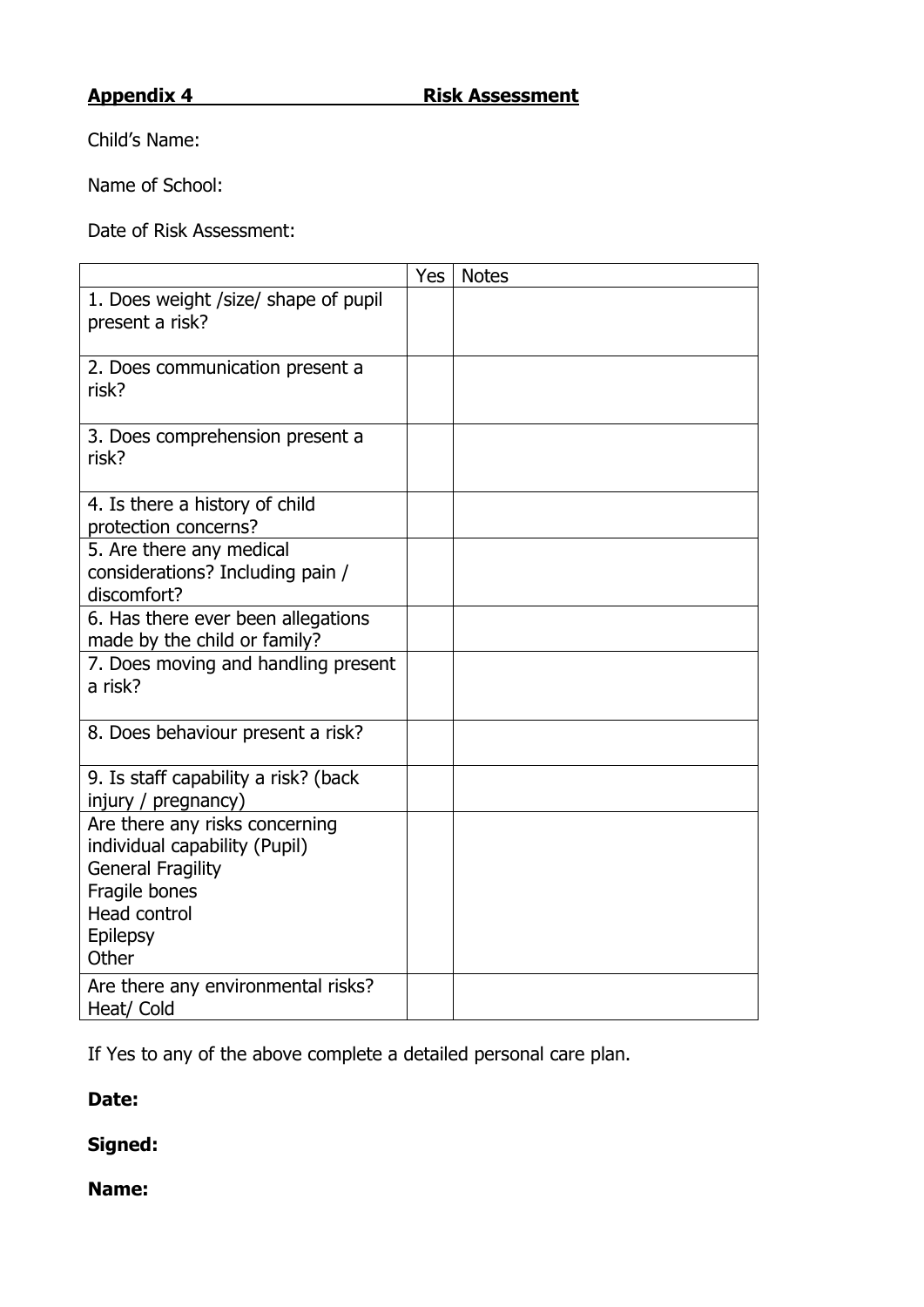## **Record of Intimate Care Intervention**

| Pupil's name:<br>Class/year group: |             |                  |  |                           |                            |
|------------------------------------|-------------|------------------|--|---------------------------|----------------------------|
| Name of support staff:             |             |                  |  |                           |                            |
| Date:                              |             | Review date:     |  |                           |                            |
| <b>Date</b>                        | <b>Time</b> | <b>Procedure</b> |  | <b>Staff</b><br>signature | <b>Second</b><br>signature |
|                                    |             |                  |  |                           |                            |
|                                    |             |                  |  |                           |                            |
|                                    |             |                  |  |                           |                            |
|                                    |             |                  |  |                           |                            |
|                                    |             |                  |  |                           |                            |
|                                    |             |                  |  |                           |                            |
|                                    |             |                  |  |                           |                            |
|                                    |             |                  |  |                           |                            |
|                                    |             |                  |  |                           |                            |
|                                    |             |                  |  |                           |                            |
|                                    |             |                  |  |                           |                            |
|                                    |             |                  |  |                           |                            |
|                                    |             |                  |  |                           |                            |
|                                    |             |                  |  |                           |                            |
|                                    |             |                  |  |                           |                            |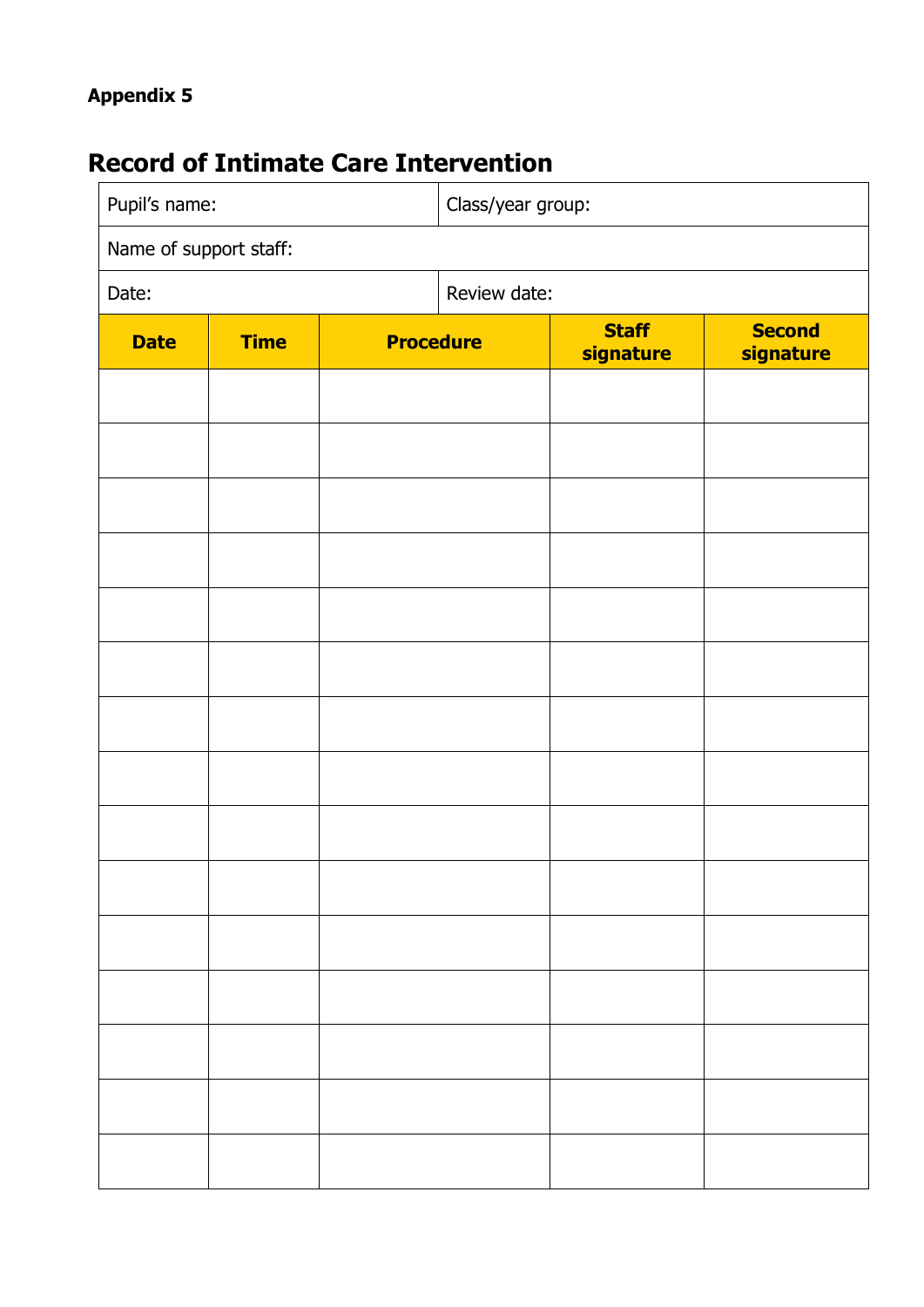### **Toilet Management Plan**

| Pupil's name:                                  | Class/year group:           |  |
|------------------------------------------------|-----------------------------|--|
| Name of personal assistant:                    |                             |  |
| Date:                                          | Review date:                |  |
| <b>Area of need</b>                            |                             |  |
|                                                |                             |  |
|                                                |                             |  |
| <b>Equipment required</b>                      |                             |  |
|                                                |                             |  |
|                                                |                             |  |
| <b>Locations of suitable toilet facilities</b> |                             |  |
|                                                |                             |  |
|                                                |                             |  |
| <b>Support required</b>                        | <b>Frequency of support</b> |  |
|                                                |                             |  |
|                                                |                             |  |
|                                                |                             |  |

### **Working towards independence**

| <b>Pupil will try</b><br>to | <b>Personal</b><br>assistant will | <b>Parents/carers will</b> | <b>Target achieved</b><br>date |
|-----------------------------|-----------------------------------|----------------------------|--------------------------------|
|                             |                                   |                            |                                |
|                             |                                   |                            |                                |
|                             |                                   |                            |                                |

| Signed        | Parent/carer              |
|---------------|---------------------------|
| Signed        | Personal assistant        |
| <b>Signed</b> | Second member of staff    |
| Signed        | Pupil (where appropriate) |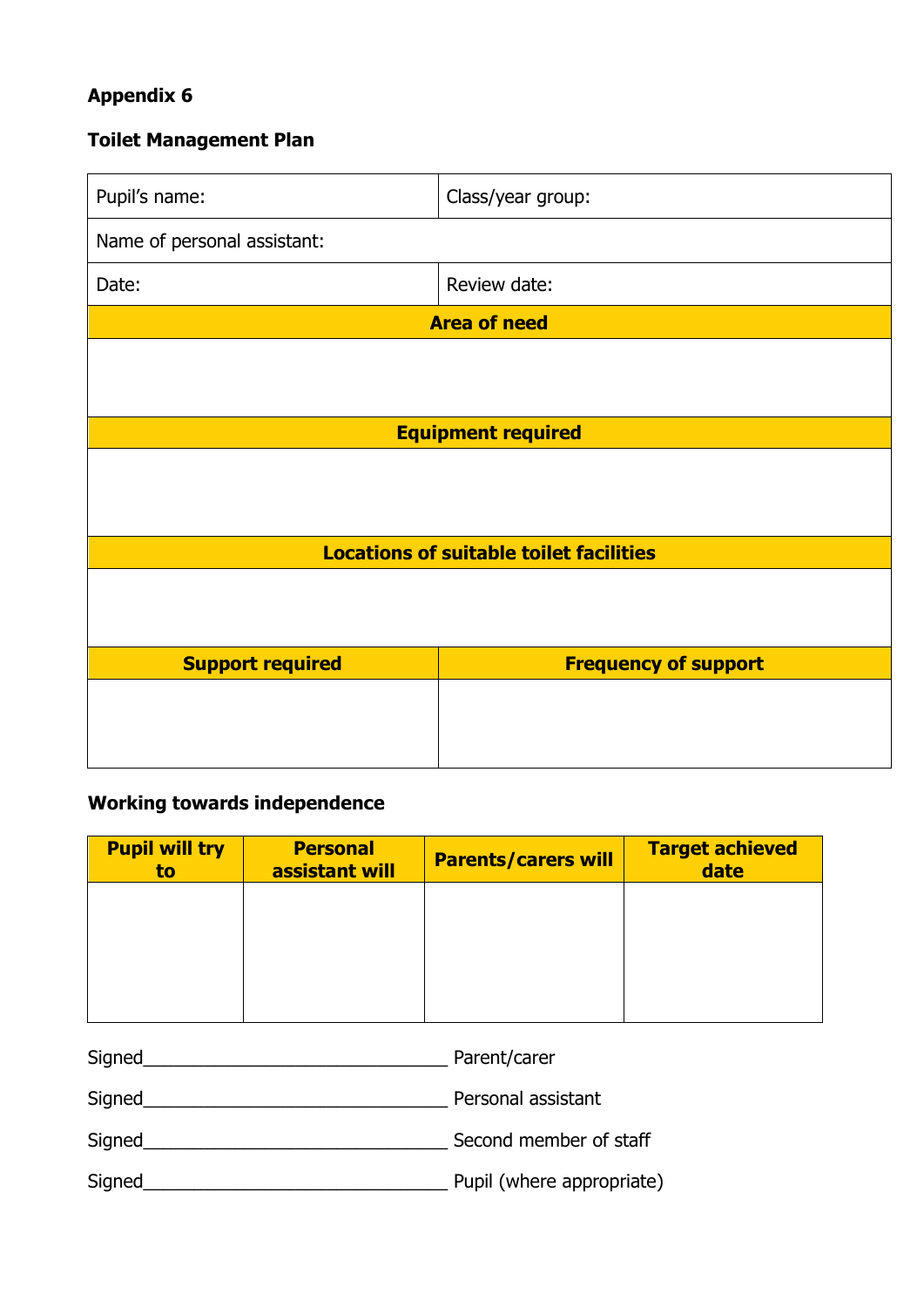### **Agreement between child and personal assistant**

| Child's Name | $Class/$ Year Grp $\_\_\_\_\_\_\_\_\_\_\_\_\_\_\_\_\_\_$ |
|--------------|----------------------------------------------------------|
|              |                                                          |
| Date         | Review Date                                              |

### **Support Staff**

As the personal assistant helping you in the toilet you can expect me to do the following:

- When I am the identified person I will stop what I am doing to help you in the toilet. I will avoid all unnecessary delays.
- When you use our agreed emergency signal, I will stop what I am doing and come and help.
- I will treat you with respect and ensure privacy and dignity at all times.
- I will ask permission before touching you or your clothing
- I will check that you are as comfortable as possible, both physically and emotionally
- If I am working with a colleague to help you, I will ensure that we talk in a way that tries not embarrass you.
- I will look and listen carefully if there is something you would like to change about your Toilet Management Plan.

### **Child**

As the child who requires help in the toilet you can expect me to do the following:

- I will try, whenever possible to let you know a few minutes in advance, that I am going to need the toilet so that you can make yourself available and be prepared to help me
- I will try to use the toilet at break time or at the agreed times
- I will only use the agreed emergency signal for real emergencies.
- I will tell you if I want you to stay in the room or stay with me in the toilet
- I will tell you straight away if you are doing anything that makes me feel uncomfortable or embarrassed.

I may talk to other trusted people about how you help me. They too will let you know what I would like to change

Signed \_\_\_\_\_\_\_\_\_\_\_\_\_\_\_\_\_\_\_\_\_ Member of Staff